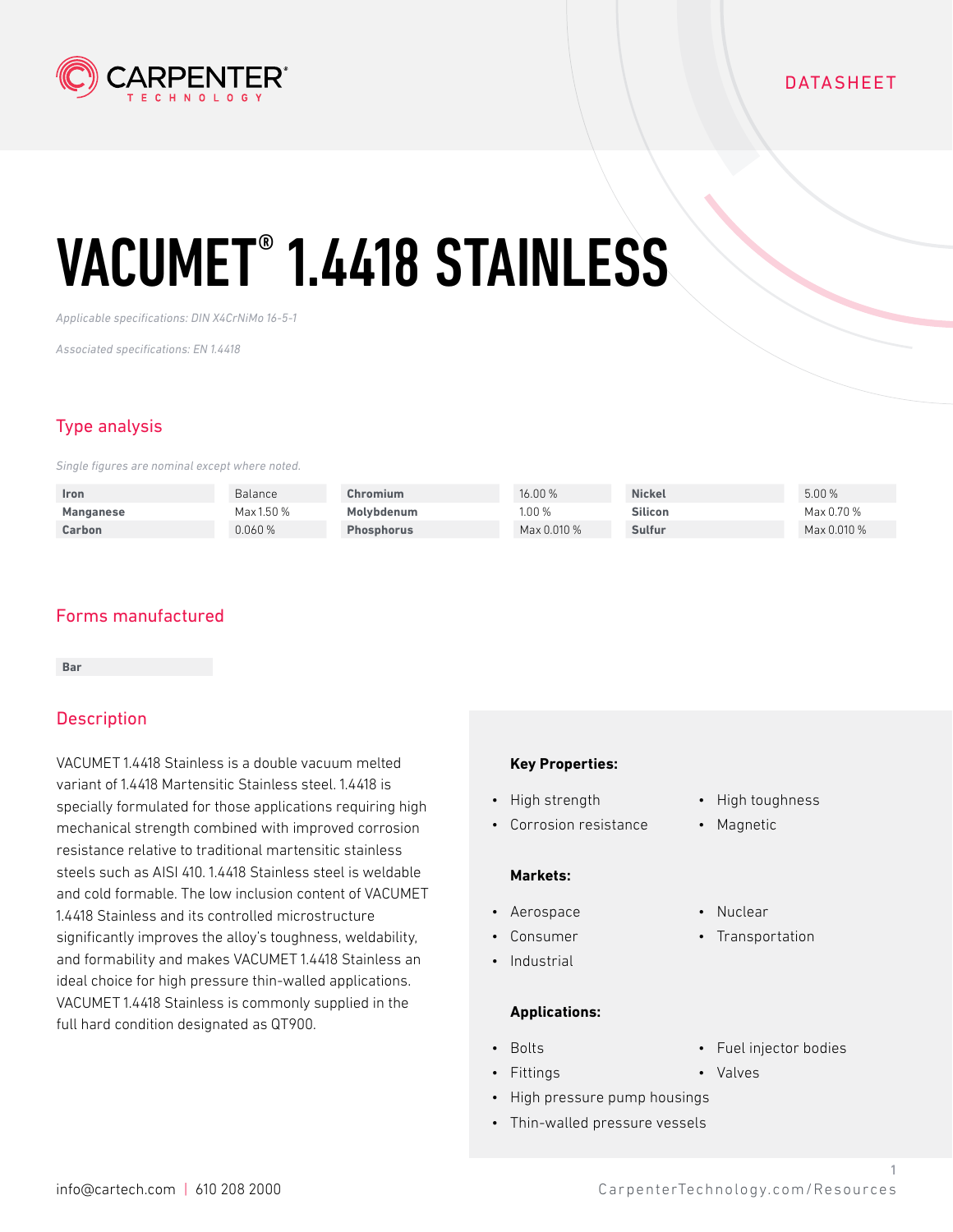

#### Corrosion resistance

*IMPORTANT NOTE:*

*The following 4-level rating scale (Excellent, Good, Moderate, Restricted) is intended for comparative purposes only and is derived from experiences with wrought product. Additive manufactured material may perform differently; corrosion testing is recommended. Factors that affect corrosion resistance include temperature, concentration, pH, impurities, aeration, velocity, crevices, deposits, metallurgical condition, stress, surface finish, and dissimilar metal contact.*

| <b>Nitric Acid</b>     | Moderate   | <b>Sulfuric Acid</b>     | Restricted |
|------------------------|------------|--------------------------|------------|
| <b>Phosphoric Acid</b> | Restricted | <b>Acetic Acid</b>       | Moderate   |
| Sodium Hydroxide       | Moderate   | <b>Salt Spray (NaCl)</b> | Moderate   |
| <b>Sea Water</b>       | Restricted | Sour Oil/Gas             | Restricted |
| <b>Humidity</b>        | Good       |                          |            |

#### Physical properties

| <b>PROPERTY</b>                       | At or From                          | English Units                                | Metric Units                   |
|---------------------------------------|-------------------------------------|----------------------------------------------|--------------------------------|
| <b>SPECIFIC GRAVITY</b>               |                                     | 7.68                                         |                                |
| <b>DENSITY</b>                        |                                     | $0.2832$ lb/in <sup>3</sup>                  | $7839$ kg/m <sup>3</sup>       |
| MEAN COEFFICIENT OF THERMAL EXPANSION | 68 to 392°F (20 to 200°C)           | 6.6 x 10 <sup>-6</sup> in/in/ <sup>o</sup> F | $10.8 \times 10^{-6}$ cm/cm/°C |
| <b>THERMAL CONDUCTIVITY</b>           | At $68^{\circ}$ F (20 $^{\circ}$ C) | 103 Btu-in/hr/ft <sup>2</sup> /°F            | 14.9 W/m·K                     |
| <b>MODULUS OF ELASTICITY (E)</b>      |                                     | $29.0 \times 10^3$ ksi                       | 200,000 MPa                    |

## Typical mechanical properties

| <b>CONDITION</b>      | <b>ORIENTATION</b> | 0.2% YIELD<br><b>STRENGTH</b> |            | <b>STRENGTH</b> | <b>ULTIMATE TENSILE</b> | <b>ELONGATION</b><br><b>IN 4D</b> | <b>REDUCTION</b><br><b>OF AREA</b> | <b>CHARPY</b><br><b>V-NOTCH</b> |     | <b>HARDNESS</b> |
|-----------------------|--------------------|-------------------------------|------------|-----------------|-------------------------|-----------------------------------|------------------------------------|---------------------------------|-----|-----------------|
|                       |                    | ksi                           | <b>MPa</b> | ksi             | <b>MPa</b>              | %                                 | %                                  | <b>FT-LBS</b>                   |     | <b>HRC</b>      |
| QT900 @ 68°F (20°C)   | Long               | 120                           | 827        | 133             | 917                     | 23                                | 78                                 | 165                             | 224 | 30              |
| QT900 @ -40°F (-40°C) | Lona               |                               |            |                 |                         |                                   |                                    | 125                             | 169 |                 |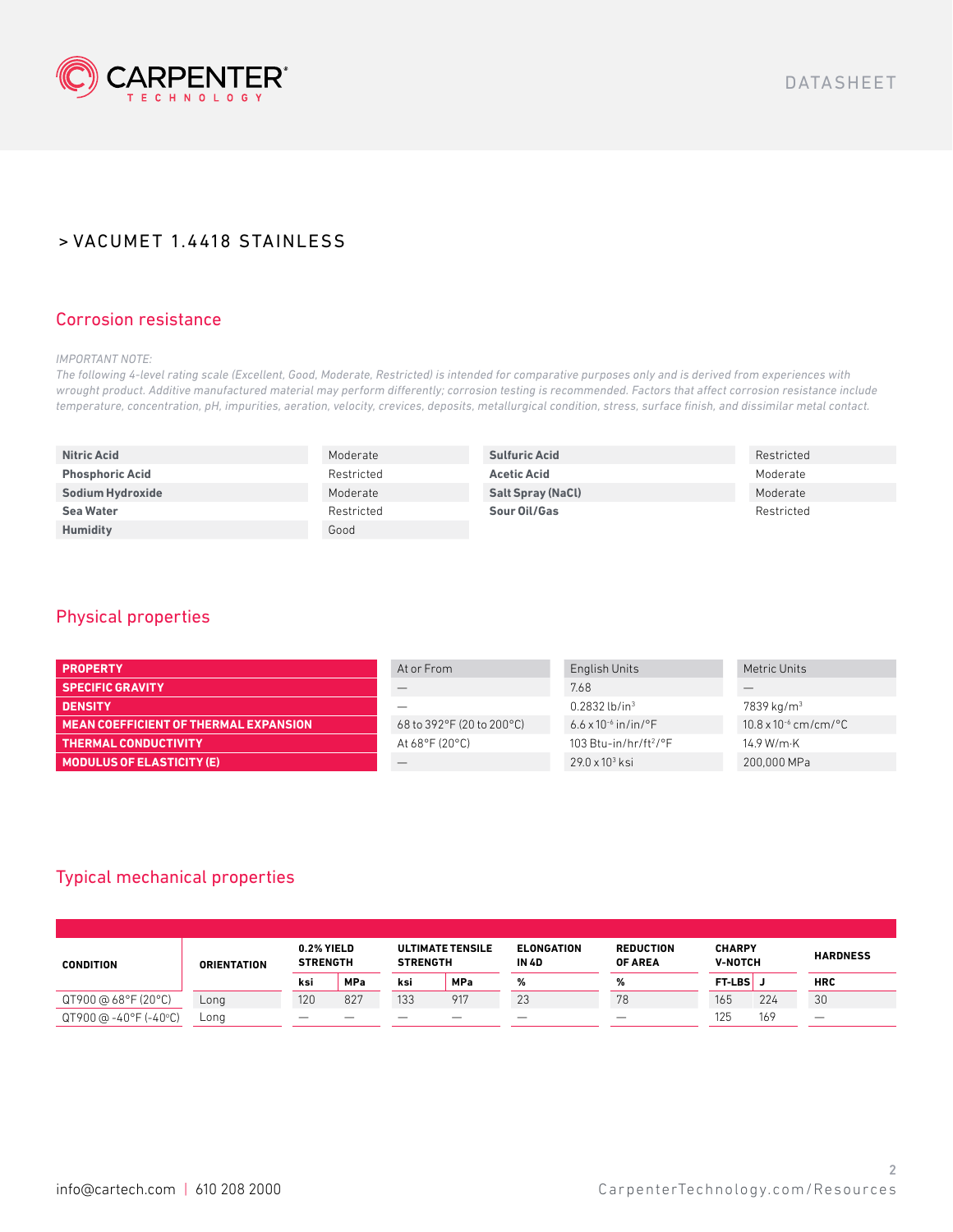

### Heat treatment

| <b>Annealing</b> | 1112 to 1200°F (600 to 650°C)                                                                                                                                                                                                      |
|------------------|------------------------------------------------------------------------------------------------------------------------------------------------------------------------------------------------------------------------------------|
| <b>Cooling</b>   | Slow cool                                                                                                                                                                                                                          |
| <b>Hardening</b> | 1740 to 1920°F (950 to 1050°C), oil quench or polymer quench                                                                                                                                                                       |
| <b>Tempering</b> | QT900 properties achieved by tempering 1025 to 1145°F (550 to 620°C), 8 hours, OQ or AC. This alloy may suffer temper<br>embrittlement if tempered at 785 to 1022°F (450 to 550°C), or slow cooled through this temperature range. |

## **Workability**

| <b>Cold working</b>  | The work hardening rate of VIM VAR 1.4418 is relatively low, permitting a good deal of cold reduction.                                                                                                                                                                                                                                                                                       |
|----------------------|----------------------------------------------------------------------------------------------------------------------------------------------------------------------------------------------------------------------------------------------------------------------------------------------------------------------------------------------------------------------------------------------|
| <b>Hot working</b>   | This alloy is easily hot worked in the temperature range of 1650 to 2300°F (900 to 1260°C). The optimum hot working<br>range is 2100 to 2150°F (1150 to 1177°C) for the best combination of hot workability and grain size control. Cool forgings in<br>air to room temperature and anneal.                                                                                                  |
| <b>Machinability</b> | VIM VAR 1.4418 can be machined readily using the same practices employed with other martensitic stainless steels at<br>comparable hardness levels.                                                                                                                                                                                                                                           |
| <b>Weldability</b>   | VIM VAR 1.4418 can be satisfactorily welded by shielded fusion and resistance welding processes. Oxyacetylene welding<br>is not recommended since carbon pickup in the weld may occur. Preheating is not required to prevent cracking during<br>welding. For optimum combination of strength, toughness, and corrosion resistance is obtained by hardening and<br>tempering the welded part. |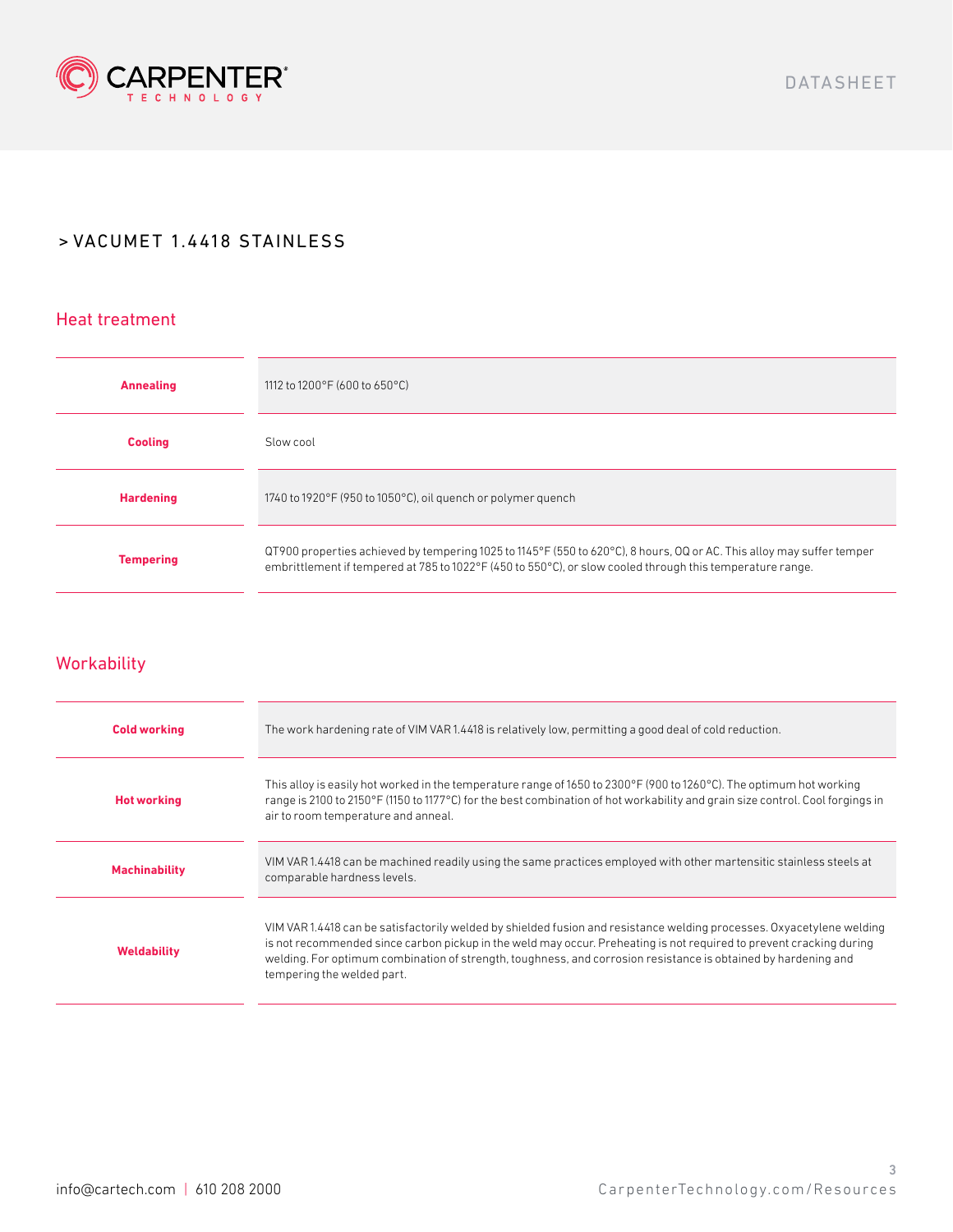

## Typical feeds and speeds

The feeds and speeds in the following charts are conservative recommendations for initial setup. Higher feeds and speeds may be attainable depending on machining environment.

| TURNING — SINGLE-POINT AND BOX TOOLS |                                |            |                   |               |                      |             |                 |  |  |  |
|--------------------------------------|--------------------------------|------------|-------------------|---------------|----------------------|-------------|-----------------|--|--|--|
| <b>DEPTH</b><br>OF CUT. IN           | <b>HIGH-SPEED TOOLS</b>        |            |                   |               | <b>CARBIDE TOOLS</b> |             |                 |  |  |  |
|                                      | FEED.<br><b>TOOL</b><br>SPEED. |            | <b>SPEED. FPM</b> |               | FEED.                | <b>TOOL</b> |                 |  |  |  |
|                                      | <b>FPM</b>                     | <b>IPR</b> | <b>MATERIAL</b>   | <b>COATED</b> | <b>UNCOATED</b>      | <b>IPR</b>  | <b>MATERIAL</b> |  |  |  |
| .040                                 | 75                             | .007       | $T-15. M-42$      | 300           | 450                  | .007        | $CC-7$          |  |  |  |
| .150                                 | 60                             | .015       | T-15. M-42        | 250           | 400                  | .015        | $CC-6$          |  |  |  |

| TURNING—CUT-OFF AND FORM TOOLS |                  |                               |       |                      |                     |                   |                |              |              |  |
|--------------------------------|------------------|-------------------------------|-------|----------------------|---------------------|-------------------|----------------|--------------|--------------|--|
| <b>SPEED. FPM</b>              | <b>FEED. IPR</b> |                               |       | <b>TOOL MATERIAL</b> |                     |                   |                |              |              |  |
|                                |                  | <b>CUT-OFF TOOL WIDTH. IN</b> |       |                      | FORM TOOL WIDTH. IN | <b>HIGH-SPEED</b> | <b>CARBIDE</b> |              |              |  |
|                                | 1/16             | 1/8                           | 1/4   | 1/2                  |                     | $1 - 1/2$         |                | <b>TOOLS</b> | <b>TOOLS</b> |  |
| 55                             | .001             | .0013                         | .0018 | .0018                | .0014               | .0011             | .0009          | $T-15. M-42$ | $C-6$        |  |
| 190                            | .001             | .0013                         | .0018 | .0018                | .0014               | .0011             | .0009          | $T-15. M-42$ | $C-6$        |  |

| <b>ROUGH REAMING</b>                            |                                 |                   |                       |                                |      |     |      |           |      |  |
|-------------------------------------------------|---------------------------------|-------------------|-----------------------|--------------------------------|------|-----|------|-----------|------|--|
| <b>HIGH-SPEED TOOLS</b><br><b>CARBIDE TOOLS</b> |                                 |                   |                       | FEED. IPR. REAMER DIAMETER. IN |      |     |      |           |      |  |
| <b>SPEED. FPM</b>                               | <b>TOOL MATERIAL</b>            | <b>SPEED. FPM</b> | <b>TOOL MATERIAL</b>  | 1/8                            | 1/4  | 1/2 |      | $1 - 1/2$ |      |  |
| 40                                              | M-1, M-2, M-7                   |                   |                       | .003                           | .005 | 008 | .010 | .012      | .015 |  |
|                                                 | $\hspace{0.1mm}-\hspace{0.1mm}$ | ხხ                | $\sim$ $\sim$<br>l.-7 | .004                           | .006 | 009 | 015  | 018       | .020 |  |

| DRILLING - HIGH-SPEED TOOLS |                           |      |                                |      |      |      |           |      |                |
|-----------------------------|---------------------------|------|--------------------------------|------|------|------|-----------|------|----------------|
| <b>SPEED, FPM</b>           | <b>FEED.IPR</b>           |      |                                |      |      |      |           |      |                |
|                             | NOMINAL HOLE DIAMETER, IN |      | <b>TOOL</b><br><b>MATERIAL</b> |      |      |      |           |      |                |
|                             | 1/16                      | 1/8  | 1/4                            | 1/2  | 3/4  |      | $1 - 1/2$ |      |                |
| 45                          |                           | .002 | .004                           | .007 | .008 | .010 | .012      | .015 | M-1, M-7, M-10 |

| $\blacksquare$ TAPPING — HIGH-SPEED TOOLS |                      |
|-------------------------------------------|----------------------|
| <b>SPEED. FPM</b>                         | <b>TOOL MATERIAL</b> |
| 10 (thread pitch 7 or less)               | M-1. M-7. M-10       |
| 15 (thread pitch 8-15)                    | M-1. M-7. M-10       |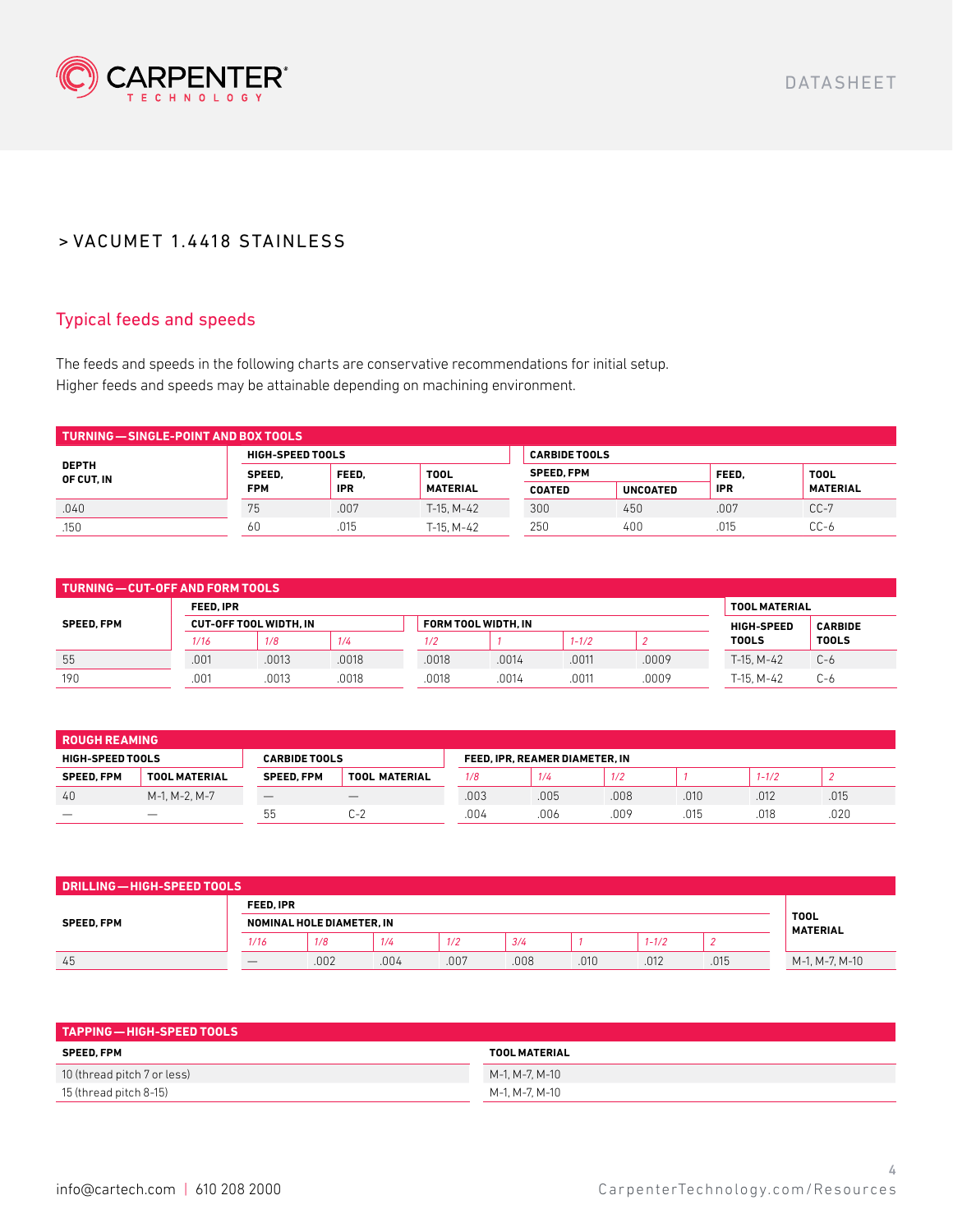

| MILLING - END PERIPHERAL   |                         |                                                  |      |      |                                |                      |                            |                      |      |      |                                |       |
|----------------------------|-------------------------|--------------------------------------------------|------|------|--------------------------------|----------------------|----------------------------|----------------------|------|------|--------------------------------|-------|
|                            | <b>HIGH-SPEED TOOLS</b> |                                                  |      |      |                                |                      |                            | <b>CARBIDE TOOLS</b> |      |      |                                |       |
| <b>DEPTH</b><br>OF CUT. IN | SPEED.<br><b>FPM</b>    | FEED. IN PER TOOTH<br><b>CUTTER DIAMETER. IN</b> |      |      |                                |                      | FEED. IN PER TOOTH         |                      |      |      | <b>TOOL</b><br><b>MATERIAL</b> |       |
|                            |                         |                                                  |      |      | <b>TOOL</b><br><b>MATERIAL</b> | SPEED.<br><b>FPM</b> | <b>CUTTER DIAMETER. IN</b> |                      |      |      |                                |       |
|                            |                         | 1/4                                              | 1/2  | 3/4  | $1 - 2$                        |                      |                            | 1/4                  | 1/2  | 3/4  | $1 - 2$                        |       |
| .020                       | 85                      | .0005                                            | .001 | .002 | .003                           | M-2, M-3, M-7        | 270                        | .0005                | .001 | .003 | .005                           | $C-2$ |
| .060                       | 65                      | .001                                             | .002 | .003 | .004                           | M-2, M-3, M-7        | 210                        | .001                 | .002 | .004 | .006                           | $C-2$ |

| BROACHING — HIGH-SPEED TOOLS |                         |                      |
|------------------------------|-------------------------|----------------------|
| <b>SPEED. FPM</b>            | CHIP LOAD. IN PER TOOTH | <b>TOOL MATERIAL</b> |
| 10                           | .002                    | $T-15. M-42$         |